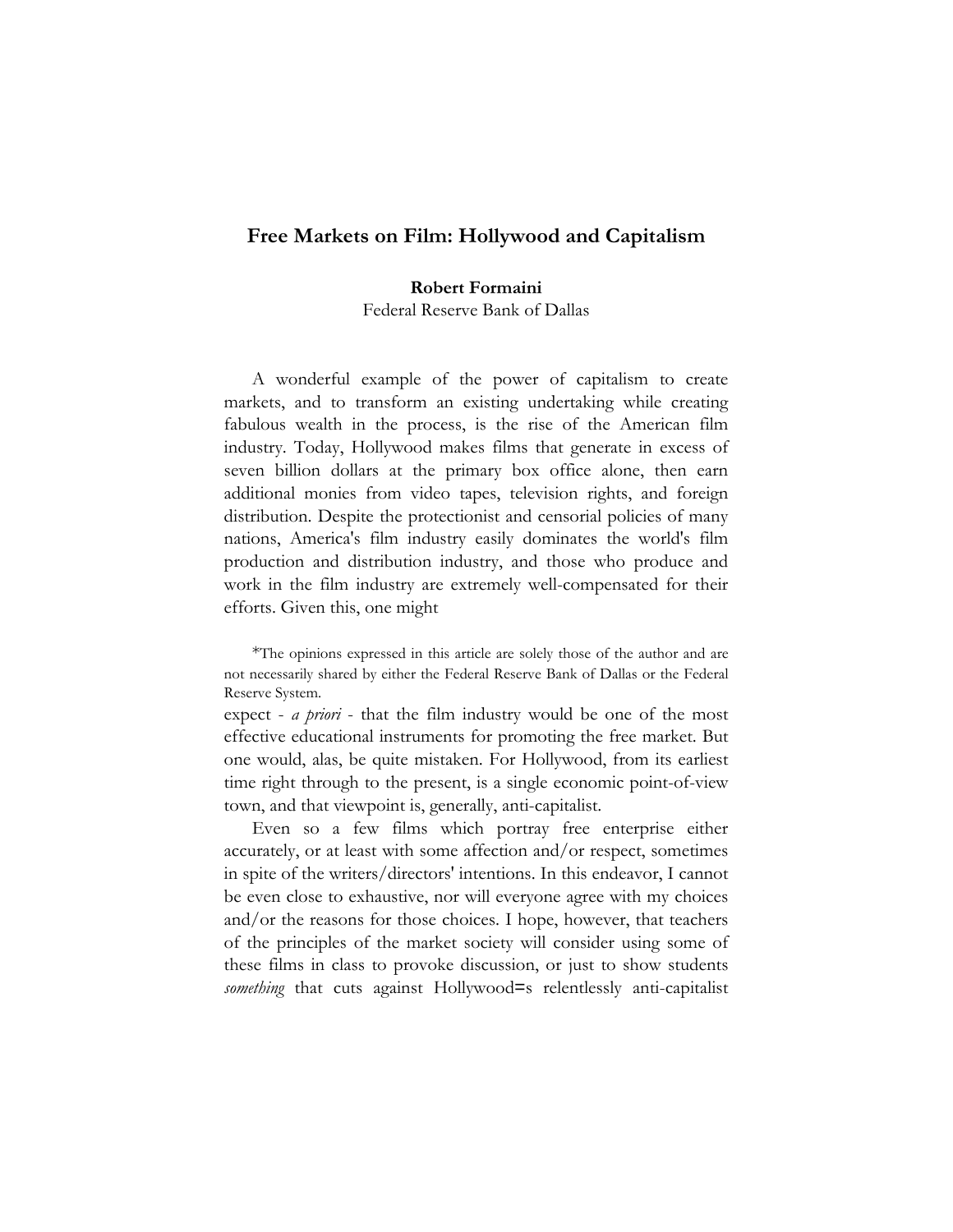*zeitgeist*. A movie can be a powerful propaganda weapon, influencing millions of people, and sometimes even public policy. Actors and actresses can be, and often are, very effective catalysts for particular political interests and agendas. Movies, in short, have continuing clout, sometimes decades after release. Using them in the classroom is something that I think might well be a mostly unexamined and, therefore, unused resource for economics teachers. And so, after reviewing the titles and plots of over 15,000 films, not to mention sitting through quite a few during my life, here are a few of my personal picks to get teachers started.

## **Period one: 1930 - 1950**

#### *Ninotchka* (1939)

Not really an examination of economic theory, this light-hearted satire of the differences between the old Soviet Union and the West, Paris in particular, remains not only entertaining but biting social satire as well. This no doubt results from Billy Wilder's collaboration on the screenplay, and who knew the actual deficiencies hiding behind Soviet propaganda better than those who fled it? This film contains as much anti-communist satire as Hollywood has ever released and a good deal more than it typically allows itself today. Greta Garbo is charming in her role as first a Bolshevik automaton, and then a woman in love and not just with Melvyn Douglas, but with any place other than Moscow! Several good lines about going into business from her Russian male sidekicks make this movie quite enjoyable, even today.

#### *The Fountainhead* (1943)

Speaking of Russian emigrates brings in Ayn Rand, a writer who has always been controversial, and this filming of one of her longer novels can be used to generate some interesting classroom discussions, e.g. ADid Roark have the right to dynamite Cortlandt Homes?@ or ADid Dominique really want to be 'raped?'@ Good luck controlling those discussions! The movie itself, while not as bad as its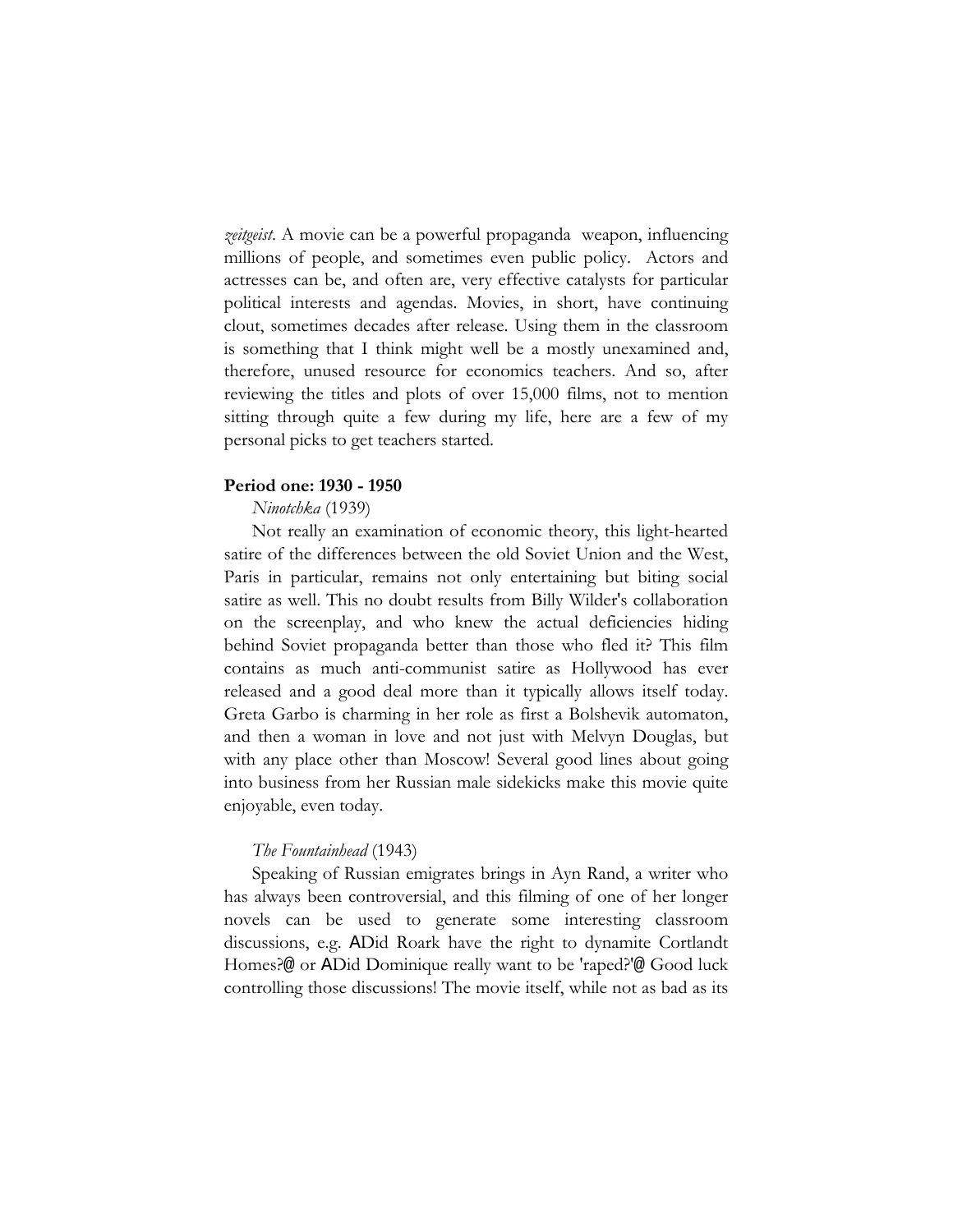general critical film reputation, does suffer from some wooden performances (especially Gary Cooper's) and sometimes painful overacting by Patricia Neal. But the ideas about effort and reward, property rights, the individual versus the Apublic,@ and free market economics *are there*, and that's more than viewers almost ever receive from a Hollywood production.

# **1951 - 1970**

*Ace in the Hole* (1954 - aka: *The Big Carnival*)

A rather offbeat choice no doubt, but Billy Wilder's caustic picture of media manipulation and public corruption plays as powerfully today as it did when first released, with a knockout performance by Kirk Douglas. Several places in the film illustrate quite clearly many important economic truths, such as: (1) demand can be influenced by several things, some human-controlled and some not; (2) economic value is subjective and, therefore, subject to manipulation; (3) prices need to be free, as W. H. Hutt once put it, Ato tell the truth,@ so as to allocate resources efficiently and prices have nothing to do, necessarily, with costs of production; and finally, (4) the labor theory of value does not in any way determine the monetary value of a person's efforts - notably the unethical efforts of Douglass= character; only the *market's demand for his services determines their monetary value and, indirectly, his remuneration.* Naturally, Wilder=s primary purpose was not to educate audiences about these specific economic things and, were he alive, would be amazed that through his consistently sharp eye, trenchant writing, and cynical attitude they nonetheless shine through with pristine clarity. He, no doubt, was suggesting that it is the amorality of mass markets that produce the unhappy outcomes in his film. But was he right? That=s still a great discussion question, especially in light of today=s media excesses and this film=s powerful moral core.

*Executive Suite* (1954)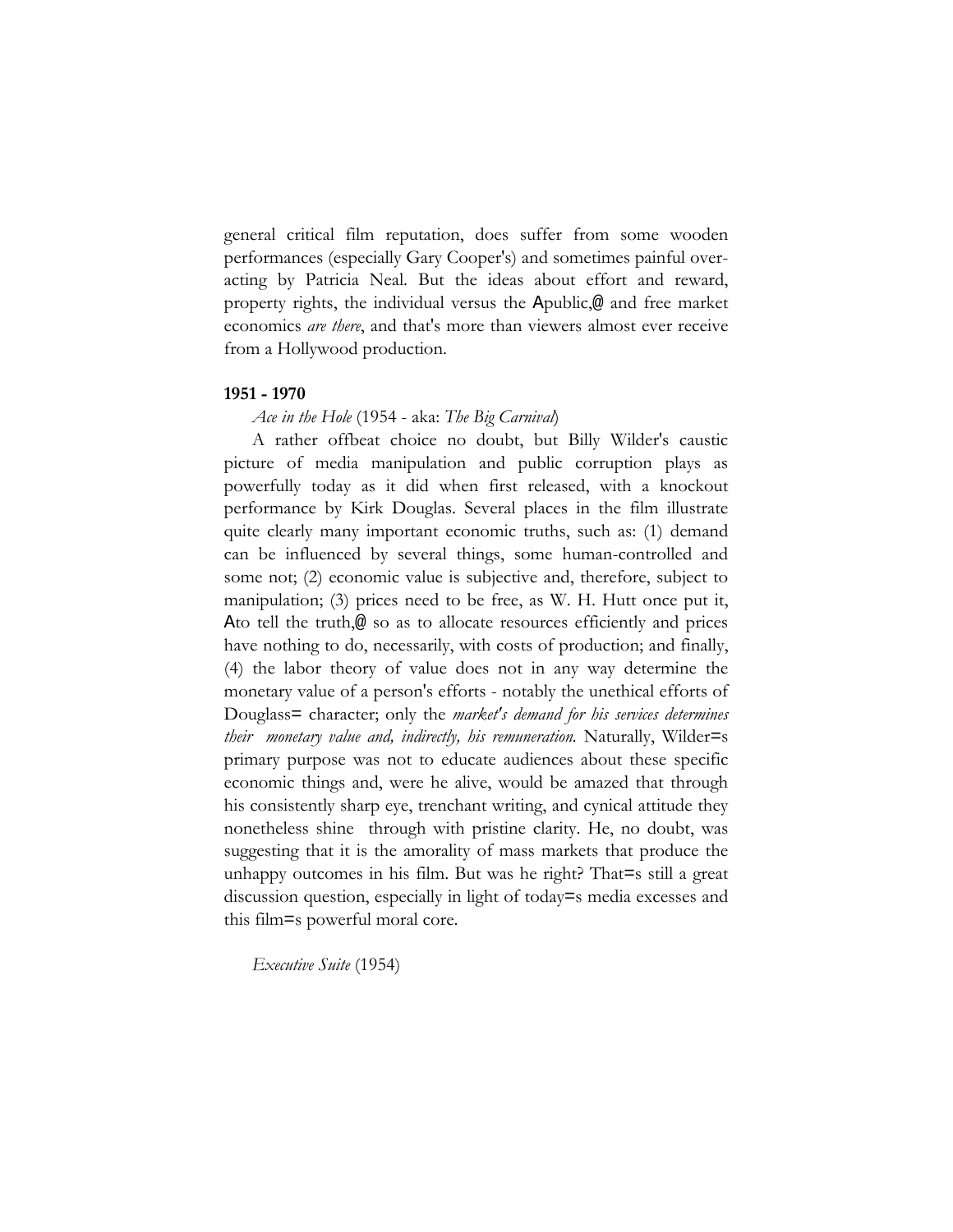What is a corporation? How is it managed? What ought to be its priorities? Is Milton Friedman right that in his view that a corporation=s only responsibility is to maximize shareholder value? What is the role of work in peoples= lives? What responsibility, if any, does a firm have to its employees and its community? This movie explores these issues in an even-handed way and would provide a solid impetus to discussing these topics. (Remade in 1956 as *Patterns* with a harder-edged, more didactic script by Rod Sterling which is further left and preachier, which is why many critics prefer it.)

## **1971 - 1990**

*Sometimes A Great Notion* (1971 - aka: *Never Give A Inch*)

Randians will find some solace in 1971's filming of 1960s novelist Ken Kessey=s story about ultra-rugged individualists in the logging business in Oregon. In these Apre-spotted owl@ days, the family of loggers depicted here have only the elements, their neighbors, the local union, and one another to overcome in their traditional task of cutting down the trees and then delivering them to the sawmill via the river. This film would be great to use in a discussion of what *individualism* and *business commitment* mean, and the huge personal costs people sometimes have to pay on both accounts.

# *Wall Street* (1987)

There's no mistaking director Oliver Stone's leftism and general antipathy for free markets - except when they make him a fortune in the real world, of course - but, in spite of himself, and his silly prounion/pro-government regulation platitudes, he has made a film that captures the hectic, crazy world of traders, brokers, people on the financial make, and their hangers-on and accomplices. Good points to discuss, using this movie, might be: what, *exactly*, does the main character do wrong, and what ought to be his punishment, if any? What is Ainsider trading?@ Ought people to be Aprotected@ from the antics of Gordon AGreed is good!@ Gekko? (A wonderful turn by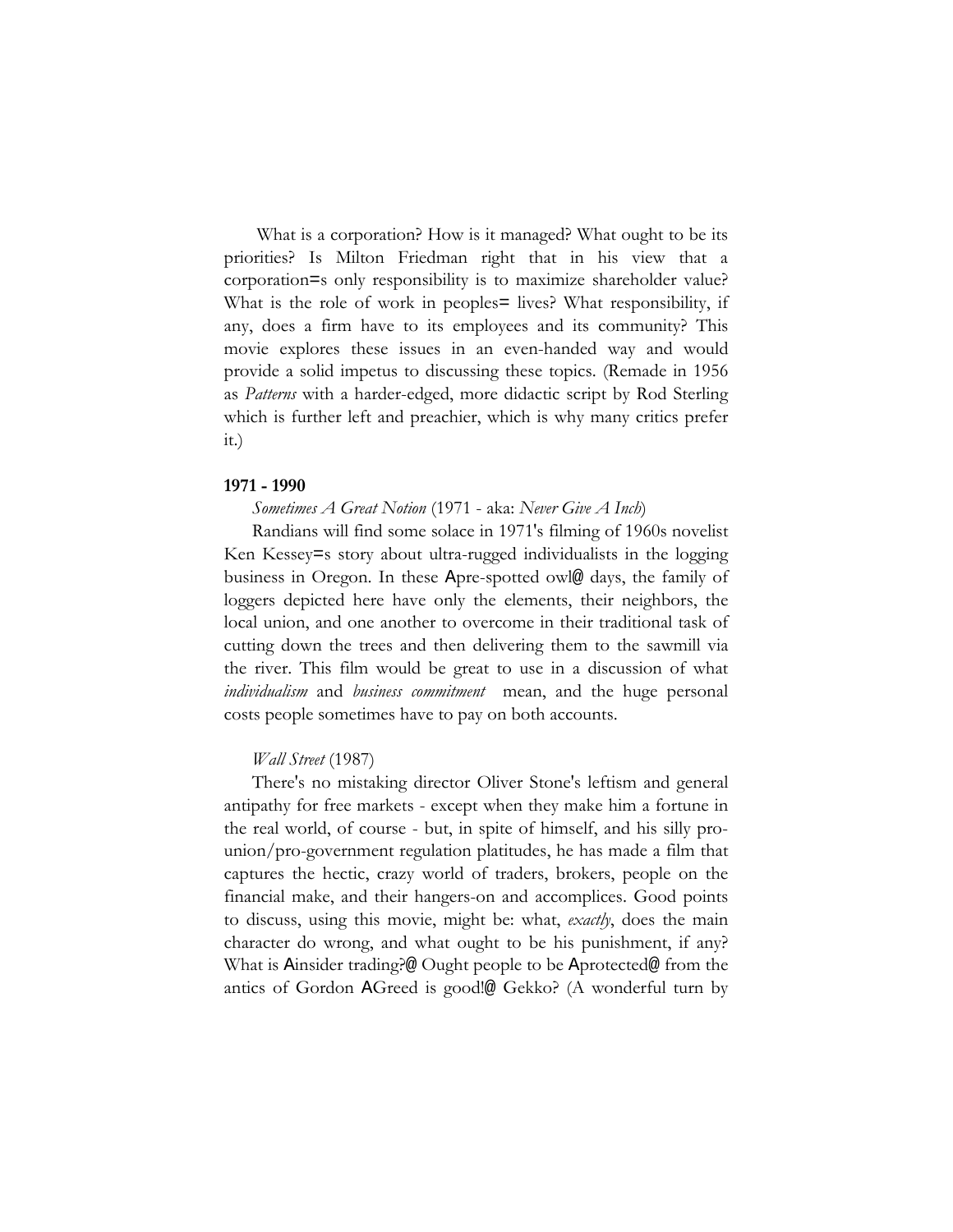Michael Douglas as a flawed, Randian-type rich manipulator...a daytrading Gail Wynand!) Or should it be *caveat emptor* all the way? And finally, who would you want investing your long-run pension funds: Michael Douglas or the good-old, ethical, investment establishment represented by Hal Holbrook=s character who=s constant pessimism about what is possible within an ethical market stands as some sort of remarkable contrast to the entire stock market outcomes of the past twenty years?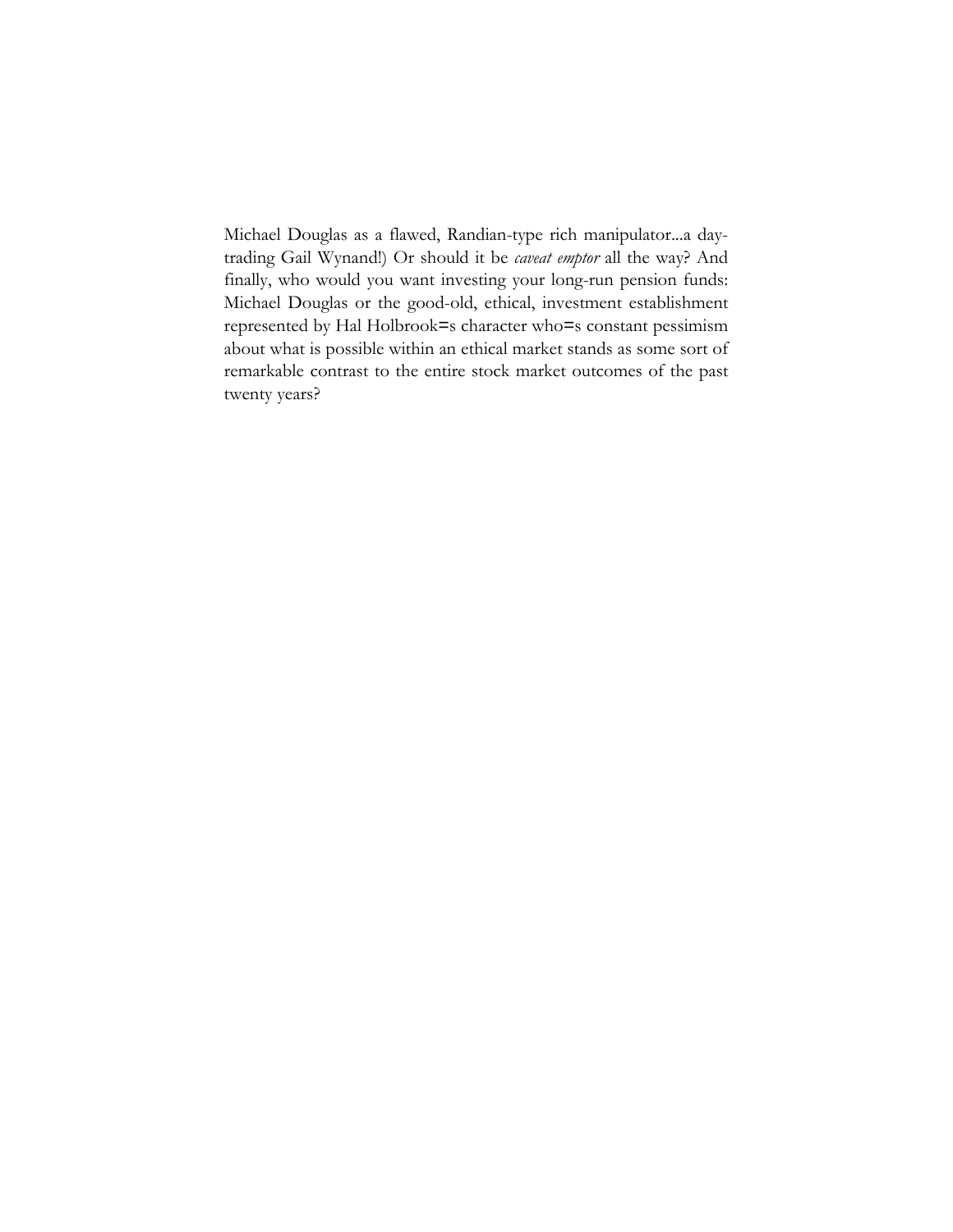## **1991 -**

## *Other People's Money* (1991)

This small film is better than one would think, especially if you skip the romantic subplot that surrounds ALarry the Liquidator's@ attempt to take over an old, established wire and cable firm in New England. An interesting debate takes place between Danny Divito (as our anti-hero Larry), and stalwart owner Gregory Peck (in the Hal Holbrook*-Wall Street* role that Hollywood always offers for contrast) about the *real value* of companies and, therefore, business itself. Divito's speech to stockholders is every bit as interesting and brutally true as Douglas's more famous AGreed is good...@ oration in *Wall Street*. In the end, a likable effort, if a bit lightweight because the romantic subplot keeps getting in the way. (But at least there are no federal indictments at its conclusion!)

## *Pirates of Silicon Valley* (1999 - TVM)

No one could make a boring movie out of the birth of Apple and Microsoft and, despite themselves, the producers of this television movie show some interesting aspects of modern entrepreneurship and large, corporate stupidity, demonstrating how small, broke, nimble Avisionaries@ can steal the farm from their larger and - on paper. at least - more Apowerful@ rivals. And that's the marketplace at work, is it not? Forget the message conveyed by the movie's title and some of the dialogue - that all the wealth created by these companies was Apirated,@ Apple stealing from Xerox while Microsoft stole from a small computer company, then from Apple itself. As Bill Gates says late in the movie to Steve Jobs: AGrow up!@ (And despite itself, the movie shows that none of this stuff was stolen at all! It was all just given away - literally - by less acute interests than those who wound up with the copyrights and billions in new wealth.)

### **AAnd the winner is? The envelope, please!@**

*None of the above!* The televison documentary AThe Building of the Golden Gate@ would be my choice. Why? As the film shows,